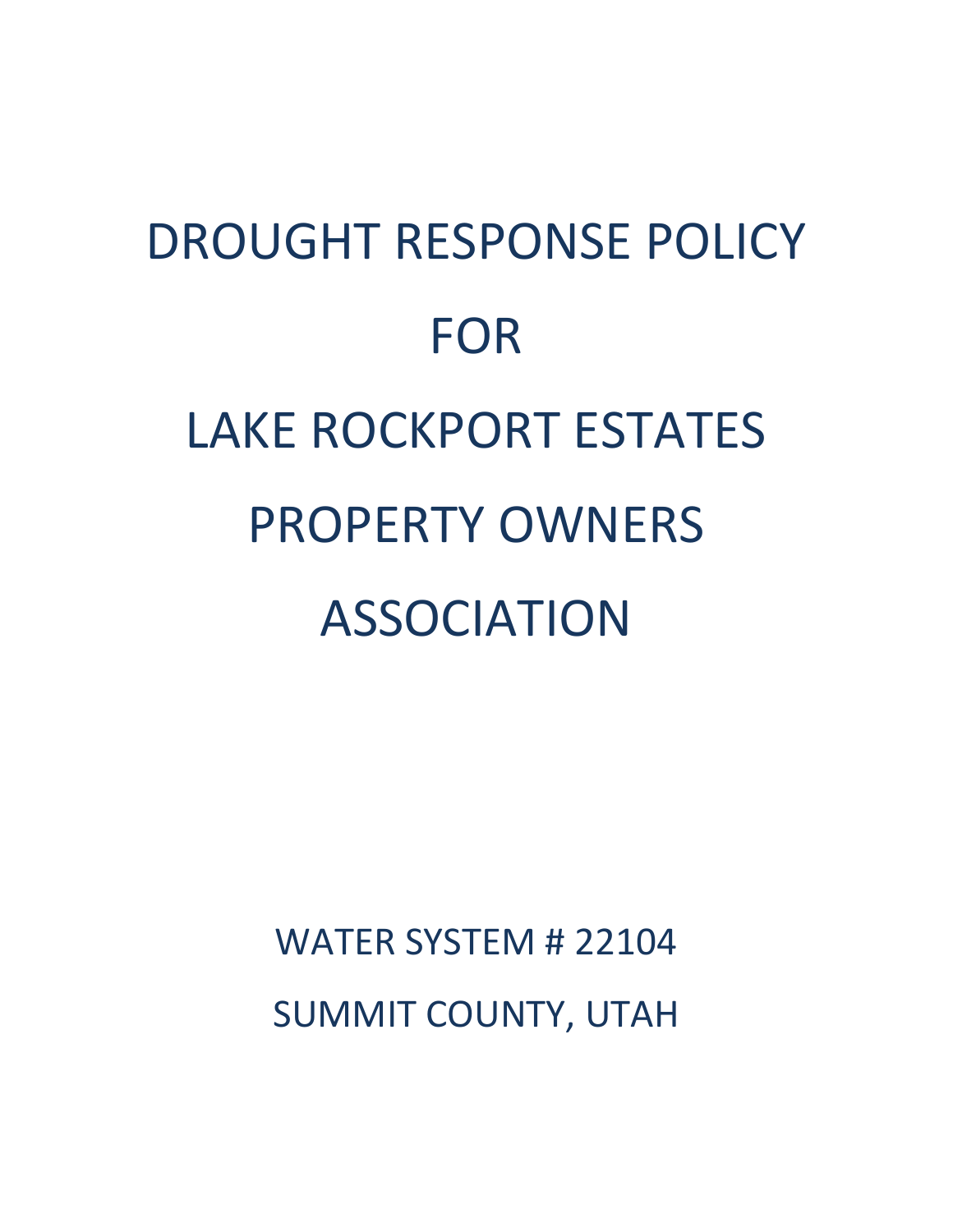## Drought Response Plan

## Lake Rockport Estates, Property Owners Association Utah State Water System # 22104

### TABLE OF CONTENTS

WATER SAVING TIPS …………………………………………………………………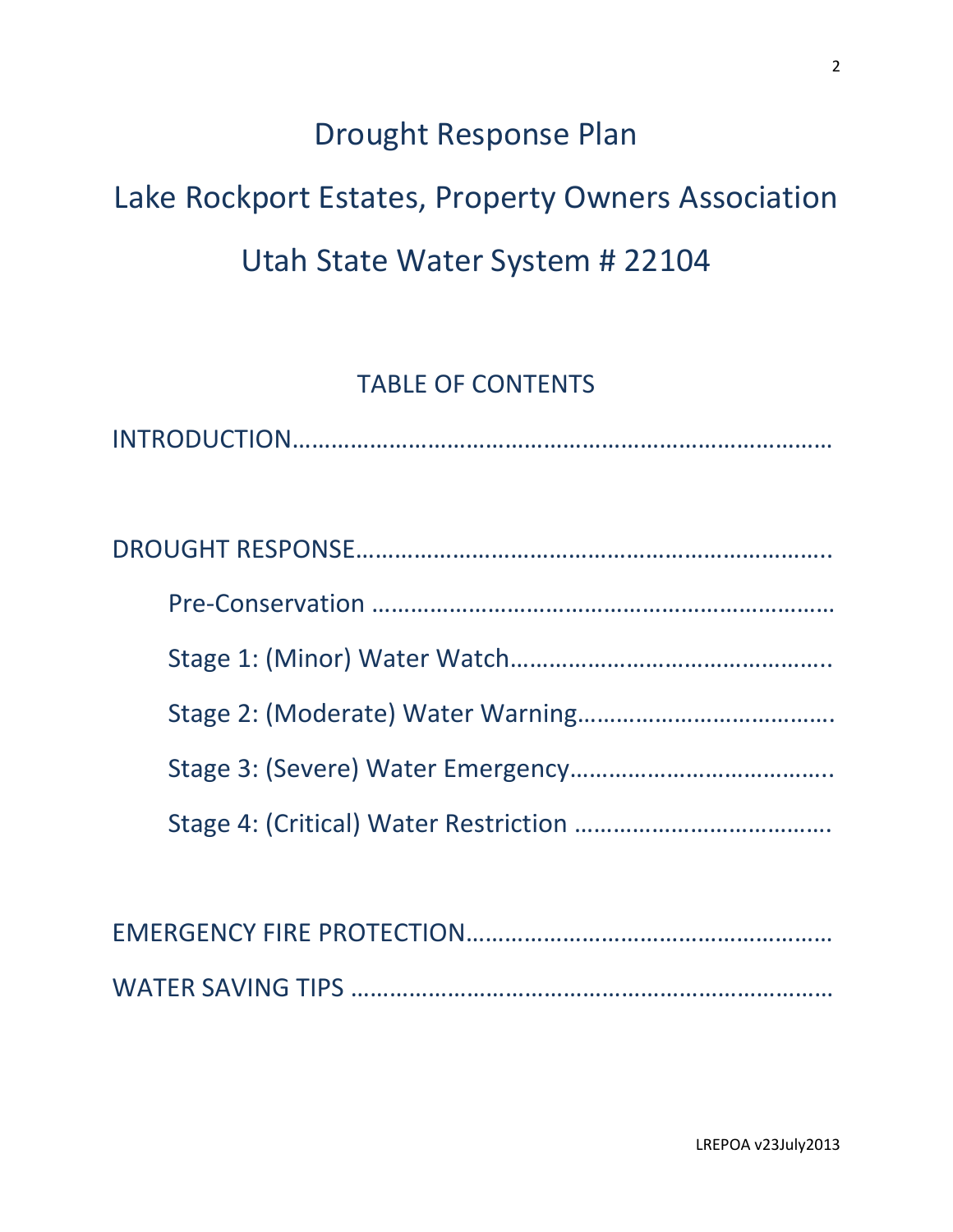#### **INTRODUCTION**

The objective of the Drought Response Plan for Lake Rockport Estates is to assure the property owners of an adequate water supply to meet their needs during water shortages. Lake Rockport Estates addresses its short-term water shortage problems through a series of stages based on conditions of supply and demand with accompanying triggers, goals and actions. Each stage is more stringent in water use than the previous stage since water supply conditions are more deteriorated. The Board of Directors of Lake Rockport Estates shall implement the appropriate conservation measures and update it as needed.

#### **DROUGHT RESPONSE**

## **Pre-Conservation:**

#### **Goals**

The goal of this Pre-Conservation stage is to assure that all information gathered from the supervisory control and data acquisition (scada system) is true and accurate, and that the water system is leak free and running at intended capacity.

#### **Triggers**

This stage is triggered by any one of the following conditions:

- 1. Well level is dropping at a more than usual rate.
- 2. Well level is dropping and not recovering at usual rate.
- 3. Booster tank level is not maintained at usual level.
- 4. Top Storage Tank level is not being maintained at usual level.
- 5. Top Storage Tank level has experienced an unusual drop.

#### **Management Actions**

1. Lake Rockport Estates will inventory and calibrate all measuring devices for accuracy and make necessary repairs as needed.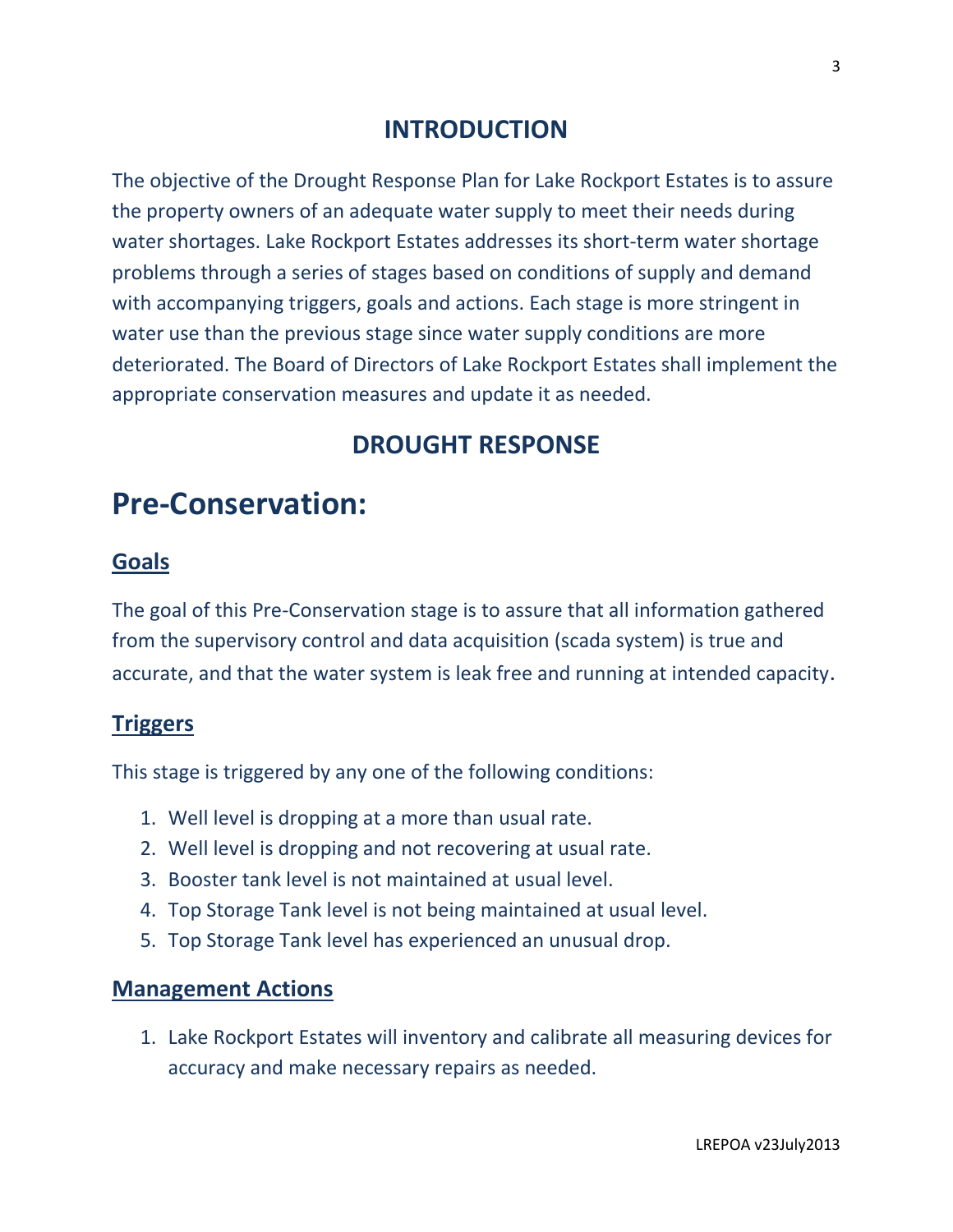- 2. Lake Rockport Estates will inspect for and make all necessary repairs to any broken or leaking water lines.
- 3. Lake Rockport Estates will clean and flush well screens to decrease drawdown and to maintain water levels over highest well screens.

#### **Education Actions**

1. Lake Rockport Estates Board of Directors will be kept informed of findings.

#### **Regulation Actions**

1. None

## **Stage 1: Water Watch**

#### **Goals**

The goals of this stage are to heighten awareness of the members on the water conditions and to maintain the integrity of the water supply system.

#### **Triggers**

This stage might be triggered by any one of the following conditions.

- 1. Well level dropping during peak demand.
- 2. Storage Tank showing draw down during peak demand.
- 3. Well recovery rate at 32 gpm or lower.
- 4. Pumps running at a higher percentage of time.

#### **Management Actions**

1. Assure that all water user members are made aware of the potential and current water conditions.

#### **Education Actions**

1. Lake Rockport Estates will make news releases to its members of the current water situation.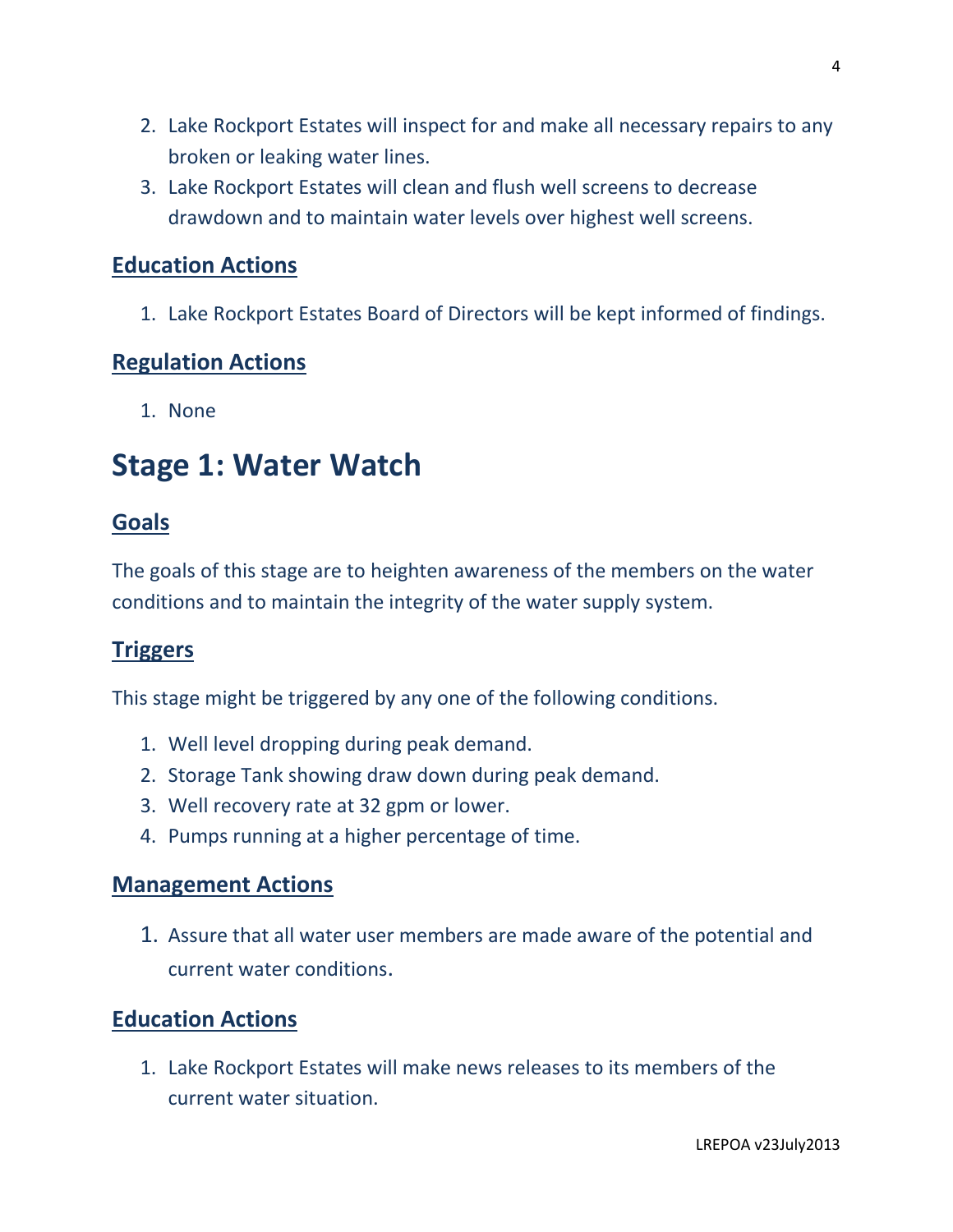- 2. Lake Rockport Estates will notify its members via any one or more of the following methods: website, facebook, newsletter, emails, door to door handouts, notice with billings, telephone calls, and notices posted on the community bulletin boards.
- 3. Lake Rockport Estates will supply water conservation tips for its members.

#### **Regulation Actions**

- 1. The members will be asked to make voluntarily efficient use of outdoor and indoor water use.
- 2. No water wasting.

## **Stage 2: Warning**

#### **Goals**

The goals of this stage are to reduce daily peak demands.

#### **Triggers**

- 1. Well level dropping during daily peak demands.
- 2. Lake Rockport Estates pumps are running full time.
- 3. Storage Tank showing draw down during daily peak demands and not recovering.
- 4. Lake Rockport Estates storage has fallen below 75%.
- 5. Well recovery rate at 20 gpm.

#### **Management Actions**

- 1. Lake Rockport Estates will monitor daily water supplies.
- 2. Any new water leaks will be repaired within 48 hours.
- 3. Lake Rockport Estates will monitor and assure that stage #2 regulations are being adhered to.

#### **Education Actions**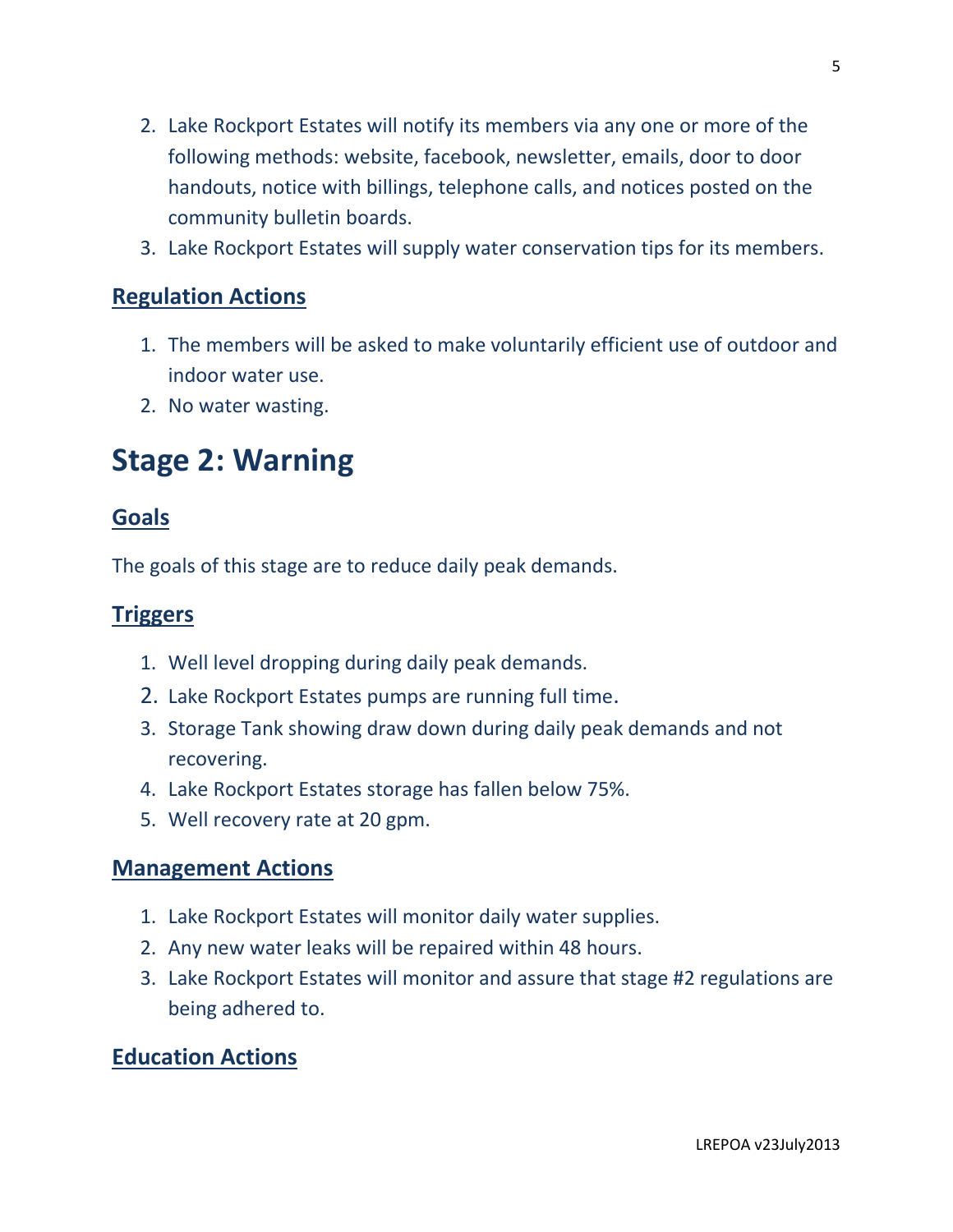- 1. Lake Rockport Estates will post weekly updates describing present conditions and indicating any known water supply outlook for the upcoming week.
- 2. Previous week summaries of precipitation, temperature, storage level, and source supply will be posted each week.
- 3. Announce current water stage.

#### **Regulation Actions**

- 1. An odd/even lawn, tree, and drip system watering schedule will be imposed. Lot owners with odd numbered lot numbers will only water on Mon, Wed, and Fri. Even lot numbers will only water on Tue, Thu, and Sat.
- 2. No outside water use will be allowed on Sundays.
- 3. Outdoor water use, including lawn watering and car/vehicle washing will be restricted to before 11:00 am and after 8:00 pm.
- 4. Brown grass but not dead grass. Let grass turn brown but not dead at the root zone.
- 5. No water wasting.

## **Stage 3: Water Emergency**

#### **Goals**

The goals of this stage are to reduce weekly peak demands and to reduce overall weekly consumption.

#### **Triggers**

- 1. Lake Rockport Estates storage has fallen below 50%
- 2. Well recovery rate at 15 gpm.
- 3. Pumps are running full time.
- 4. Water turbidity has increased. (cloudiness or haziness in the water)

#### **Management Actions**

1. Lake Rockport Estates will monitor water level throughout the day.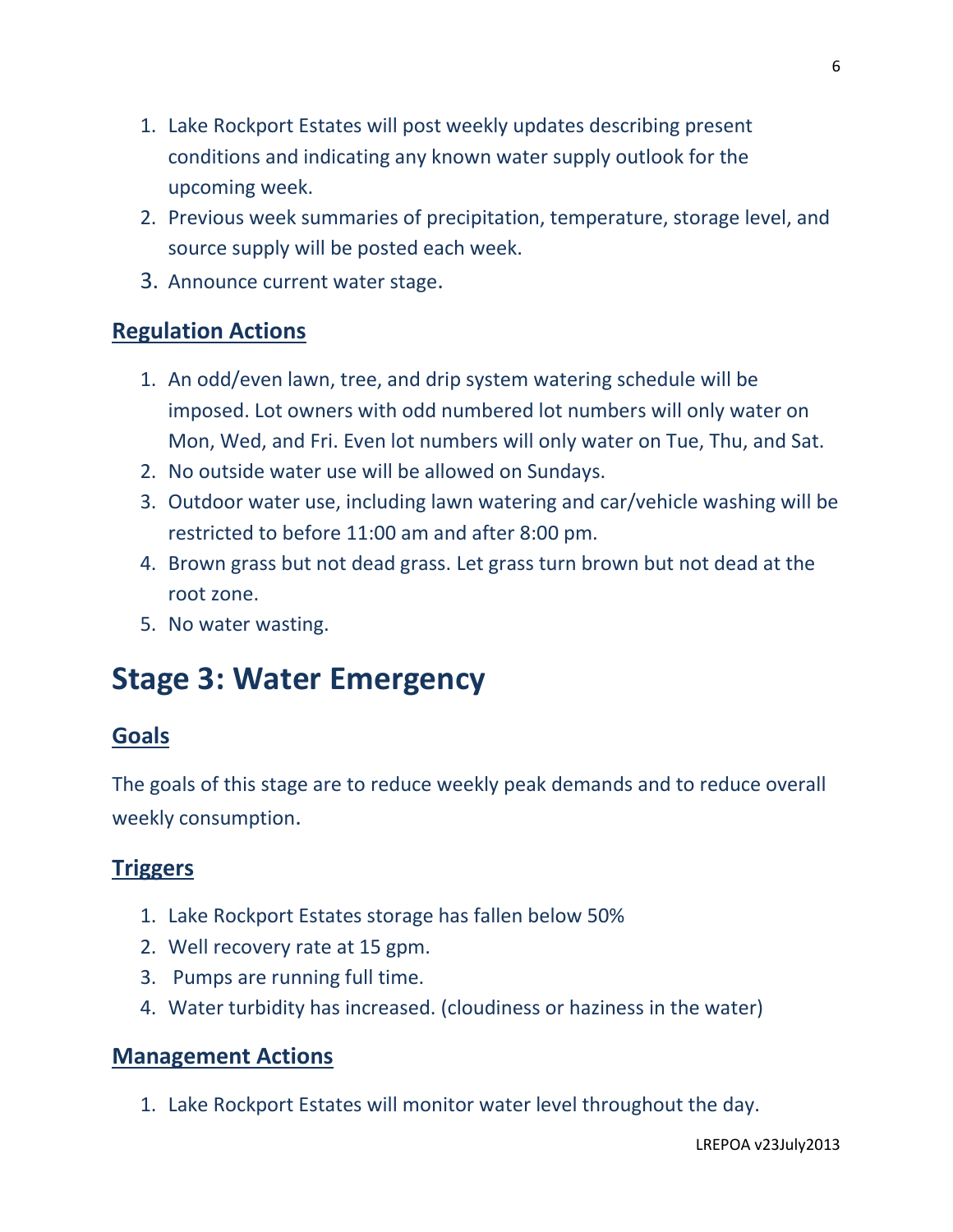- 2. Lake Rockport Estates will test water turbidity daily.
- 3. Leaks will be repaired or shut off within 24 hours.
- 4. No new water connections will be installed.
- 5. Lake Rockport Estates will monitor and insure that stage #3 regulations are being adhered to.
- 6. Lake Rockport Estates will post "Boil Order" signs if needed.

#### **Education Actions**

- 1. Lake Rockport Estates will continue to post weekly updates on the water conditions and any known water supply outlook for the upcoming week.
- 2. Previous weeks summaries of precipitation, temperature, storage level, and source supply will be posted weekly.
- 3. Announce and post "Boil Order" if necessary.
- 4. Announce current water stage.

#### **Regulation Actions**

- 1. No outside watering allowed.
- 2. No car/vehicle washing.
- 3. No use of water to fill any indoor/outdoor pool, spa, tanks, or ponds except to sustain life.
- 4. Winter water conservation mode should be implemented.

## **Stage 4: Water Restrictions**

#### **Goals**

1. The goals of this stage are to protect and make available the bare minimum amount of necessary water for household use only.

#### **Triggers**

- 1. Lake Rockport Estates storage has fallen below 25%.
- 2. Well recovery rate is at 12 gpm.
- 3. Pumps are running full time.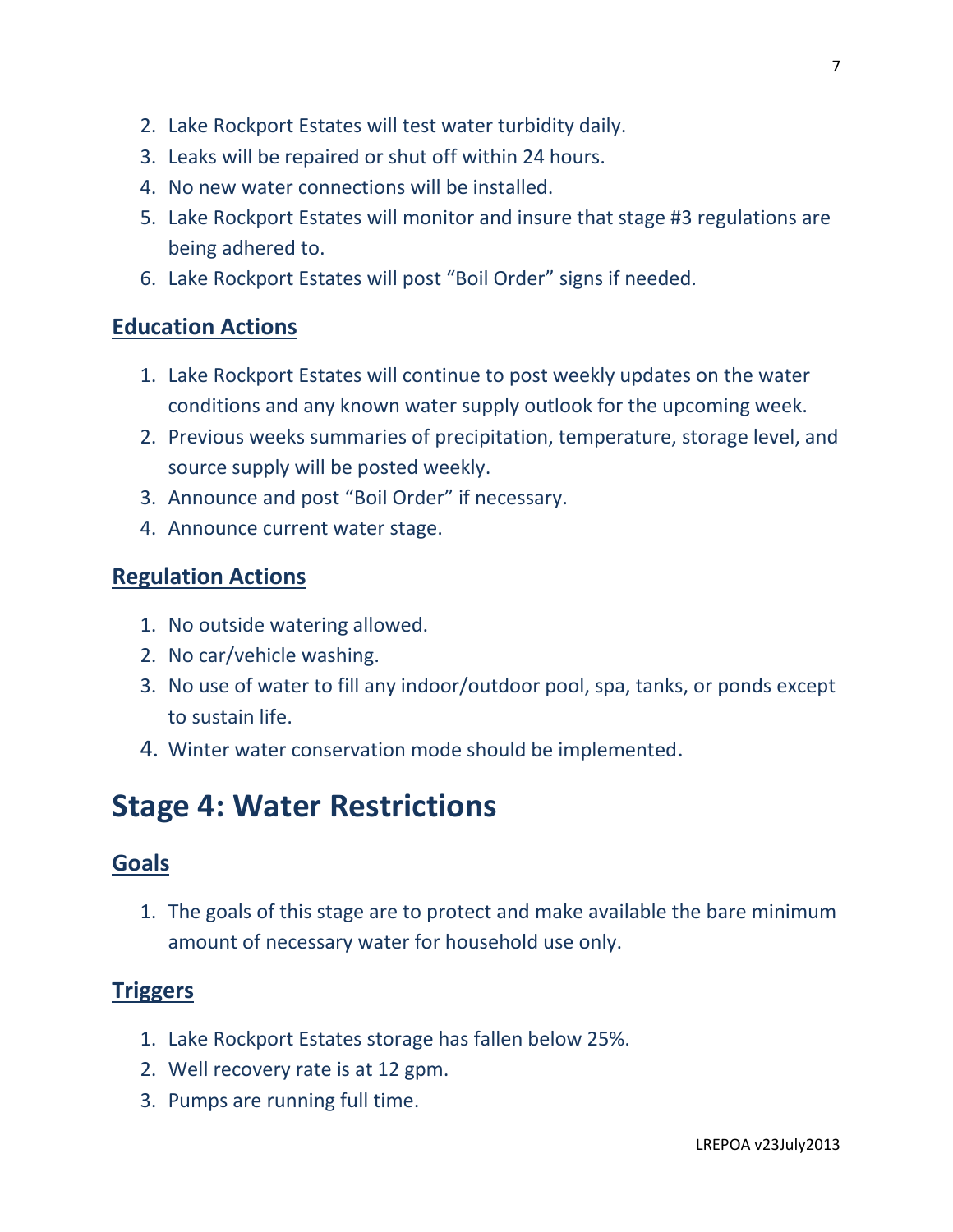4. Water turbidity has increased to maximum allowed ppm.

#### **Management Actions**

- 1. Lake Rockport Estates will monitor water level throughout the day.
- 2. Lake Rockport Estates will test water turbidity daily.
- 3. Lake Rockport Estates will post "Boil Order" signs if necessary.
- 4. Lake Rockport Estates will immediately mail out certified letters to all water users announcing the stage #4 regulations.
- 5. Lake Rockport Estates will read all water users meters monthly.
- 6. Lake Rockport Estates may install an inline1 gallon per minute water restrictor if necessary.
- 7. Lock out water service to abusive water users if necessary with a \$100.00 re- connection assessment charge.

#### **Education Actions**

- 1. Lake Rockport Estates will continue to post weekly updates on the water conditions and any known water supply outlook for the upcoming weeks.
- 2. Previous weeks summaries of precipitation, temperature, storage level, and source supply will be posted weekly.
- 3. Announce and post "Boil Order" if necessary.
- 4. Announce current water stage.

#### **Regulation Actions**

- 1. All outside water use is banned.
- 2. Only 1500 gallons of water per household per month/30 days is allowed.
- 3. \$0.50 per gallon charge for above the 1500 gallon per month/30 days.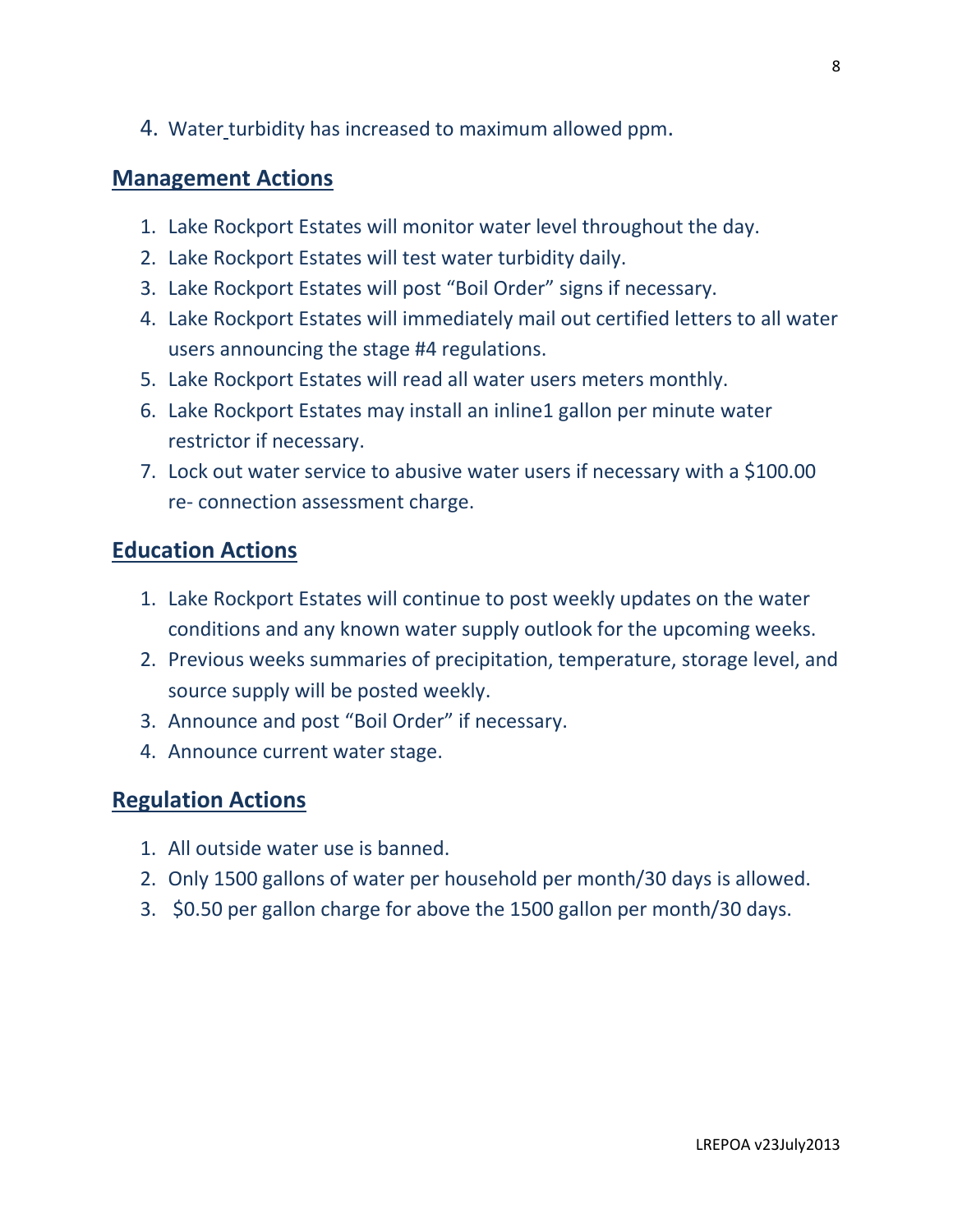## **EMERGENCY FIRE PROTECTION**

#### **Goals**

The goals are to be able to provide the necessary water needed in the case of a fire within Lake Rockport Estates Subdivision, to protect dwellings and vegetation.

#### **Triggers**

This action might be triggered by any one of the following conditions.

- 1. Fire within Lake Rockport Estates.
- 2. Fires close to or heading towards Lake Rockport Estates.
- 3. Under the advisement of the State of Utah or Summit County Fire Wardens.

#### **Management Actions**

- 1. Lake Rockport Estates will immediately increase water supply.
- 2. Lake Rockport Estates will post "Boil Order" signs
- 3. Lake Rockport Estate will announce the "Boil Order" status on the website, Facebook, and any other electronic message programs available at such time.
- 4. Lake Rockport will be prepared to open all gates for emergency personnel.
- 5. Lake Rockport Estates will coordinate with emergency personnel on where the best source of water can be located.

#### **Education Actions**

1. Lake Rockport Estates will make news releases to its members on the situation within Lake Rockport Estates.

#### **Regulation Actions**

- 1. Lake Rockport Estates will make the necessary adjustments to water flow for the purpose of fighting fires.
- 2. Turbidity measurements will be conducted and "Boil Order" will be put into place if needed.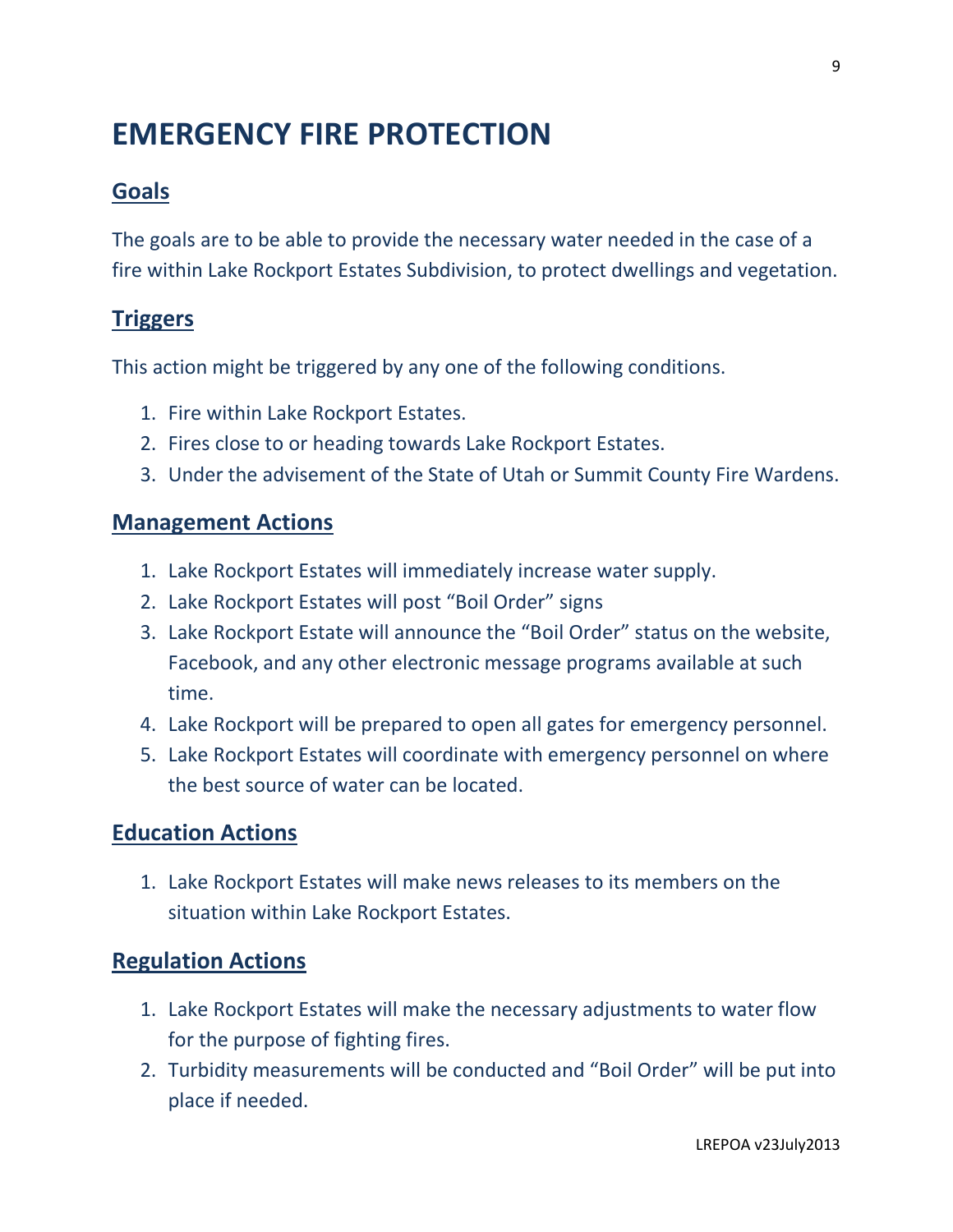## **WATER SAVING TIPS**

- 1. Shorten your shower by a minute or two and you'll save up to 150 gallons per month.
- 2. If your shower fills a one-gallon bucket in less than 20 seconds, replace the showerhead with a water efficient model. They can save up to 750 gallons a month. A four minute shower uses approximately 20 to 40 gallons of water.
- 3. When running a bath, plug the tub before turning the water on, and then adjust the temperature as the tub fills up.
- 4. Make sure there are water-saving aerators on all of your faucets.
- 5. Turn off the water while brushing your teeth and save 25 gallons a month.
- 6. Turn off the water while you shave and save up to 300 gallons a month.
- 7. When you are washing your hands, don't let the water run while you lather.
- 8. Only run the dish washer and clothes washer when they are full. This can save up to 1000 gallons of water a month.
- 9. Use the garbage disposal sparingly. This will save water and maintenance problems to the septic system.
- 10. When washing dishes by hand, don't let the water run while rinsing. Fill one sink with wash water and the other with rinse water.
- 11. Upgrade older toilets with water efficient models.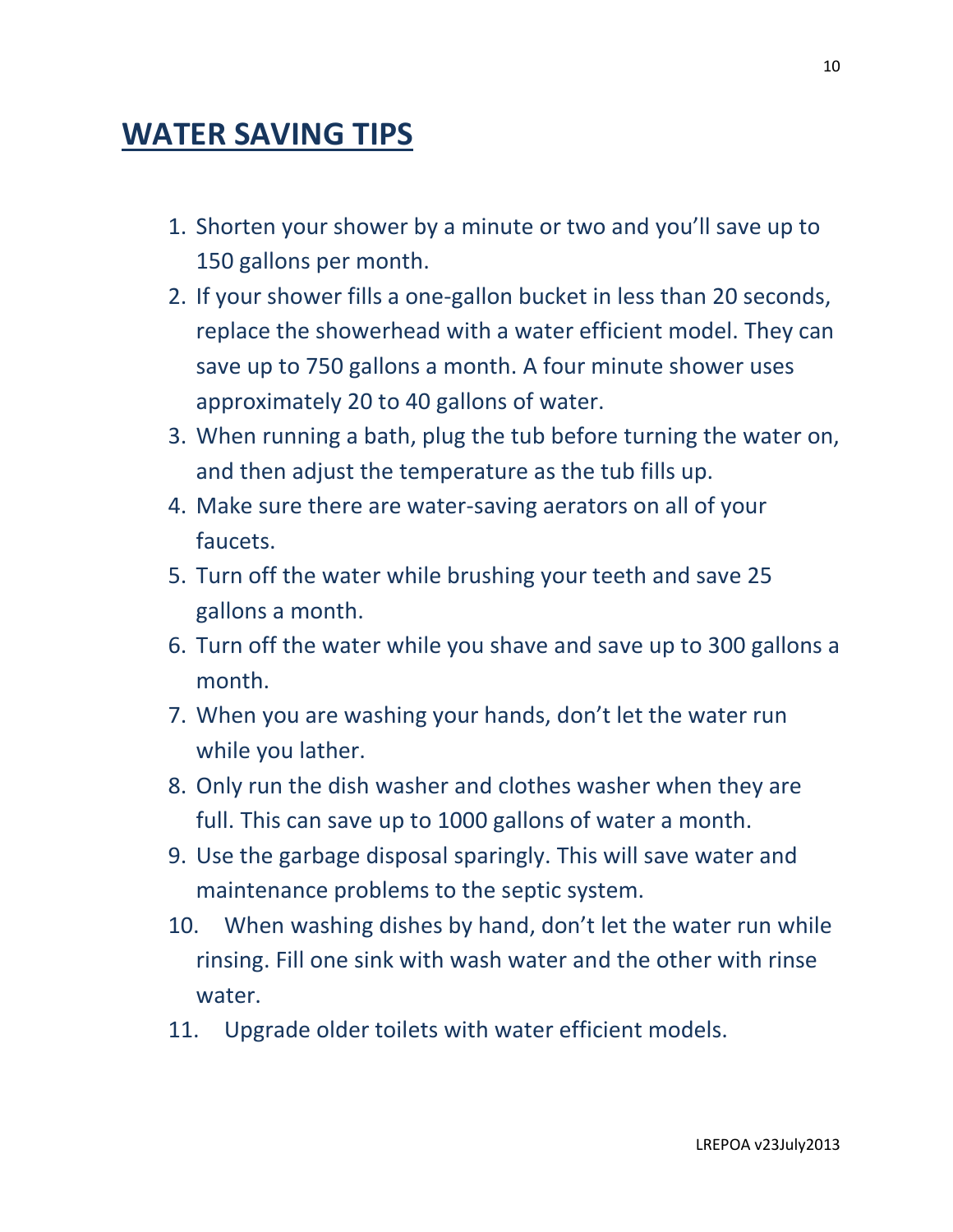- 12. Put food coloring in your toilet tank. If it seeps into the toilet bowl without flushing, you have a leak. Fixing it can save up to 1000 gallons of water a month.
- 13. Install an instant water heater near your kitchen sink so you don't have to run the water while it heats up.
- 14. Grab a wrench and fix that leaky faucet. You can save 140 gallons of water a week.
- 15. Collect the water you use for rinsing fruits and vegetables, and then reuse it to water houseplants.
- 16. Drop your tissue in the trash instead of flushing it and save water every time.
- 17. Water your lawn and garden in the morning or evening when temperatures are cooler to minimize evaporation.
- 18. Check the root zone of your lawn or garden for moisture before watering using a spade, trowel, or meter. If it's still moist two inches under the soil surface, you still have enough water.
- 19. Use drip irrigation for shrubs and trees to apply water directly to the roots where it is needed.
- 20. Water your plants deeply but less frequently to encourage deep root growth and drought tolerance.
- 21. Collect water from your roof to water your gardens.
- 22. Choose shrubs and groundcovers instead of turf for hard to water areas such as steep slopes.
- 23. Spreading a layer of organic mulch around plants retains moisture and saves water, time and money.